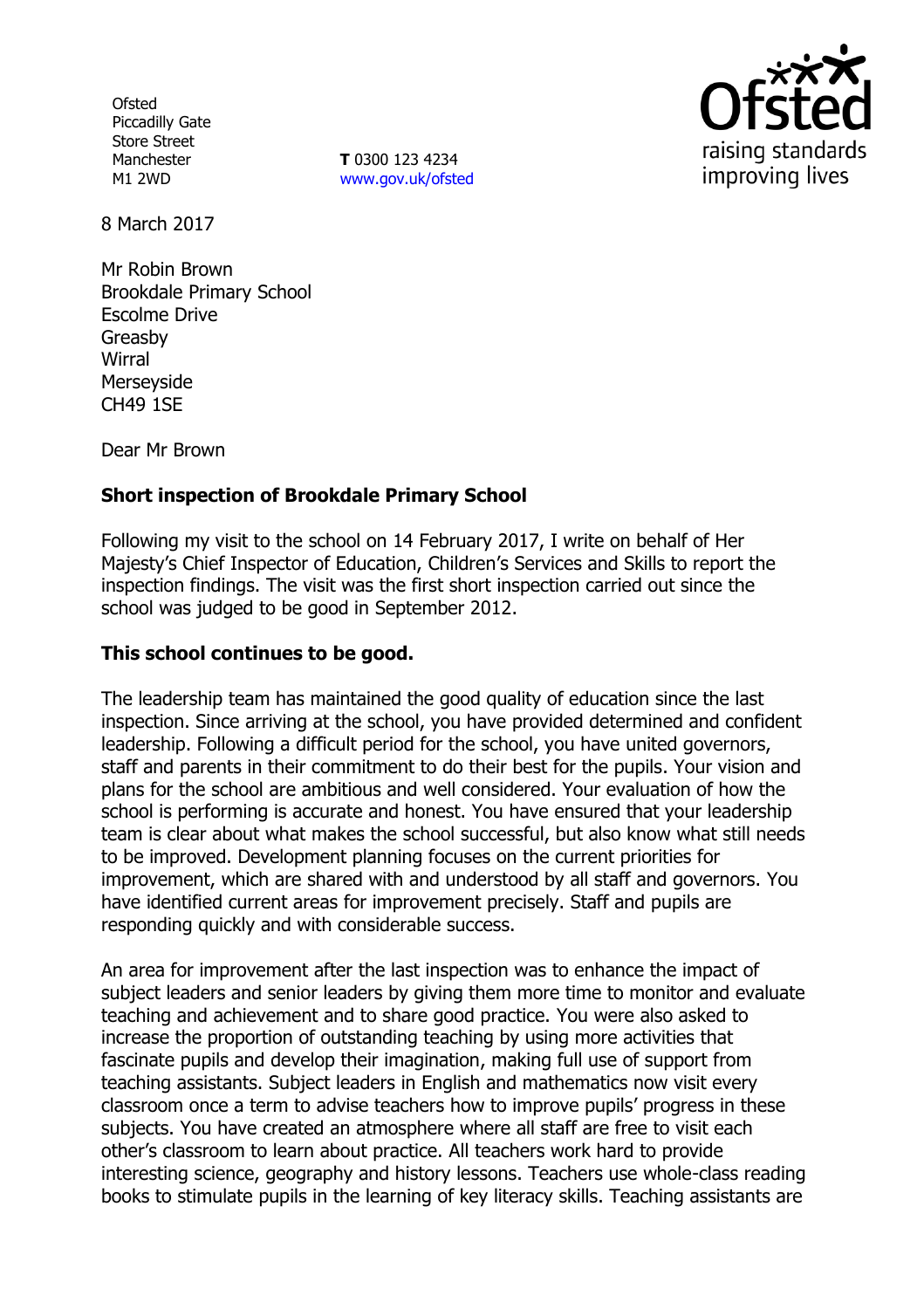

very effective in helping pupils develop key reading skills.

The school continues to provide a good-quality education for pupils. Most pupils understand that more is expected of them now, including presenting their work to the best of their ability. However, a small number of pupils still need support in this area because their writing is presented poorly. Overall, writing has improved and pupils are improving their grammar, spelling and sentence construction. However, teachers do not always give pupils regular opportunities to apply this new learning in sustained pieces of writing. Teaching has improved but you must ensure that all staff learn from the outstanding practitioners in the school, so that all pupils produce the best written work that they can.

# **Safeguarding is effective**

At the previous inspection it was stated that the governors had an adequate oversight of safeguarding. Since that time additional governors, who have significant expertise in safeguarding, have been added to the governing body. With your governors you have made sure that arrangements for the care and protection of pupils and staff are thorough and working well. The school provides a high level of care and assistance to pupils whose circumstances might make them vulnerable. Records kept by staff about concerns, referrals and support for pupils are detailed and of high quality. Links with other professionals are developed well and help keep pupils safe. Your work with individual families shows how absolutely committed you are to protecting and caring for people within the school community.

You have ensured that governors and staff are committed and engage with training in all aspects of safeguarding. Staff are up to date in their knowledge of child protection. With your guidance, staff work hard to ensure that pupils are fully aware of their responsibility to look after themselves and each other. For example, you have trained and challenged staff so that they understand the risks to pupils of exposure to radicalised views of life in modern Britain. Teachers then help the pupils learn about mutual respect, tolerance, democracy and individual liberty.

#### **Inspection findings**

- $\blacksquare$  For a short period of time after the previous inspection, the past success of the school faltered. There was a period when there was no headteacher in place, with the deputy headteacher having to step up to take the school forward. The impact of such upheaval in a small school, at a time of much change for schools nationally, meant that teachers found it difficult to continue to improve. There was a slip in the quality of education and this resulted in the achievement of pupils in the 2016 key stage 2 reading, writing and mathematics national tests being below what the school had achieved in the past.
- Assessment of pupils' progress at individual, group and cohort level has been a key to success. All staff and pupils are now very clear about what needs to be done to improve key skills and knowledge that will ensure that all pupils achieve their potential. Leaders systematically check the progress of the pupils, including those entitled to pupil premium and the most able, and any underperformance is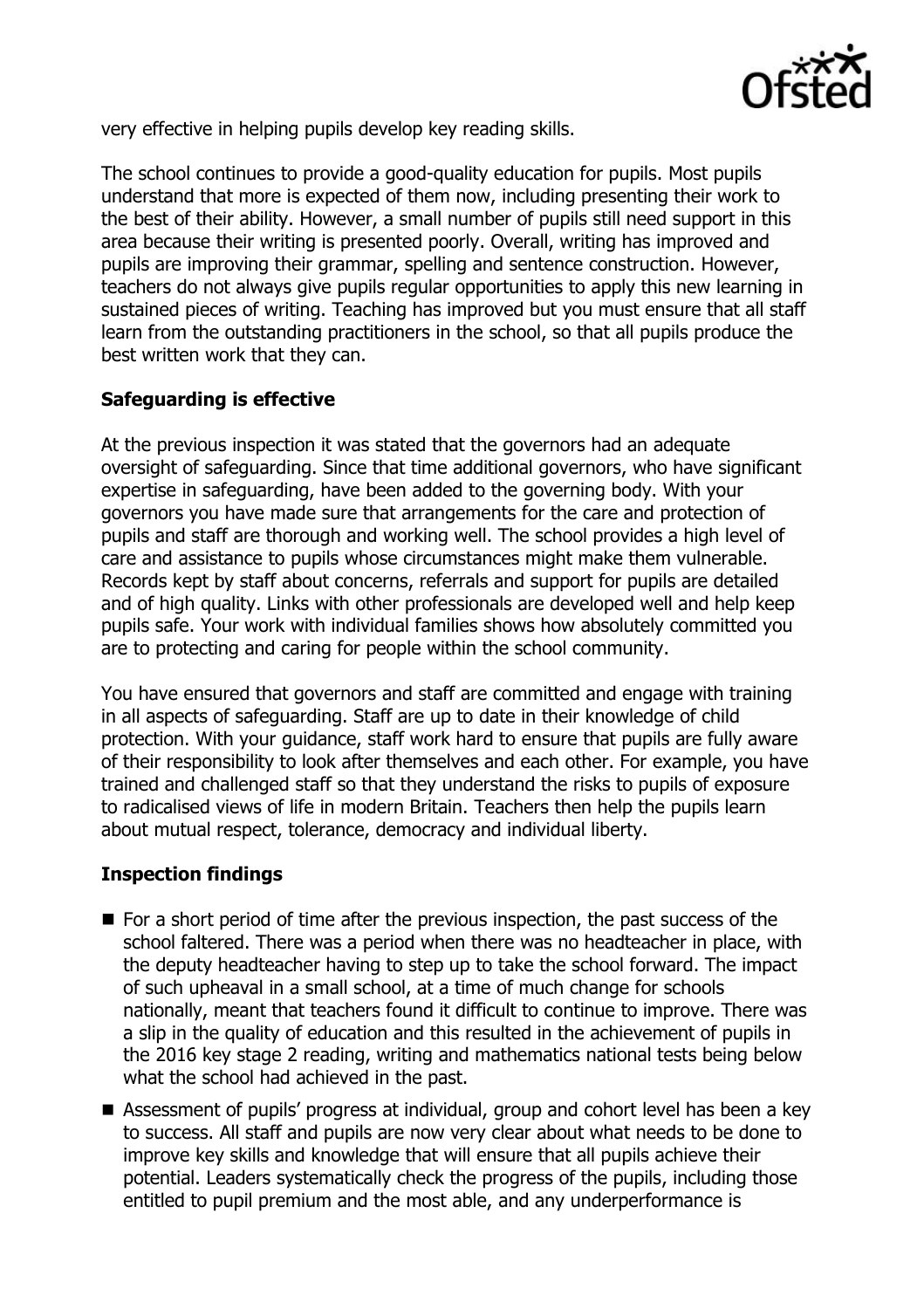

brought to the attention of classroom teachers and pupils. For example, Year 6 pupils' performance is tracked through regular testing and specific gaps in knowledge are identified and addressed. Year 6 have improved their performance in reading, writing and mathematical skills. You have set this group a target to attain above the national average in the 2017 reading, writing and mathematics end of year tests; current performance shows that they are on target to do so at and above expected levels.

- Reading has been a priority of the school. The school has a robust system to build on the good phonic outcomes in Year 1. Pupils are very clear about the skills and knowledge that they need to improve. Teachers and teaching assistants have good subject knowledge and the organisation of learning is effective. For example, Year 2 pupils worked in pairs to retrieve information from the story 'George and the dragon'. They were able to maintain high levels of concentration and used efficient methods to answer questions about the story. Year 3 pupils showed great independence in completing a comprehension activity with questions about plot and inference. Your extensive work to develop pupils' ability to read, their enthusiasm for books and their knowledge of a range of authors are helping pupils to achieve well in their reading.
- There has been a similar improvement in writing at key stage 2. Pupils benefit from precise teaching of grammar and punctuation. For example, Year 6 pupils use colons and semi-colons accurately because their teacher explains punctuation clearly. Pupils produced some high-quality examples in preparation for applying in a more detailed piece of writing.
- There has also been an improvement in mathematics. Pupils enjoy their lessons in this subject. For example, in a Year 4 lesson, we saw pupils actively engaged in solving problems using fractions. They collaborated very effectively in their learning and showed great maturity in explaining their thinking to the rest of the class.
- You are developing teachers' leadership skills so that they can contribute to, and increasingly lead, different aspects of the school's work. As one of the subject leaders said, 'I now feel totally empowered to lead my subject.' Staff are inspired by your enthusiasm for pupils' learning and classroom practice. Staff continue to access a wide range of appropriate training opportunities. Teachers now welcome other colleagues into their classroom to share thinking about classroom practice. You have supported some teachers who had lost confidence.
- **Pupils are proud of their school and are very appreciative of your efforts to** improve the school. As one pupil said, 'Since Mr Brown became our headteacher we get to do really interesting things in our lessons, but we have to work really hard.' Pupils say that they are very happy in school. They understand and are committed to the school motto, 'Together we believe, progress and succeed'. You have created a culture where almost all pupils understand that they have to work hard. Pupils are enthusiastic to learn. They listen carefully to adults and concentrate in lessons. Work in most books is careful and neatly presented, showing pupils' eager attitudes and drive to do well. Pupils appreciate the additional activities you provide. After-school clubs, particularly cross-country running, are popular with the pupils. The older pupils look forward to the outward-